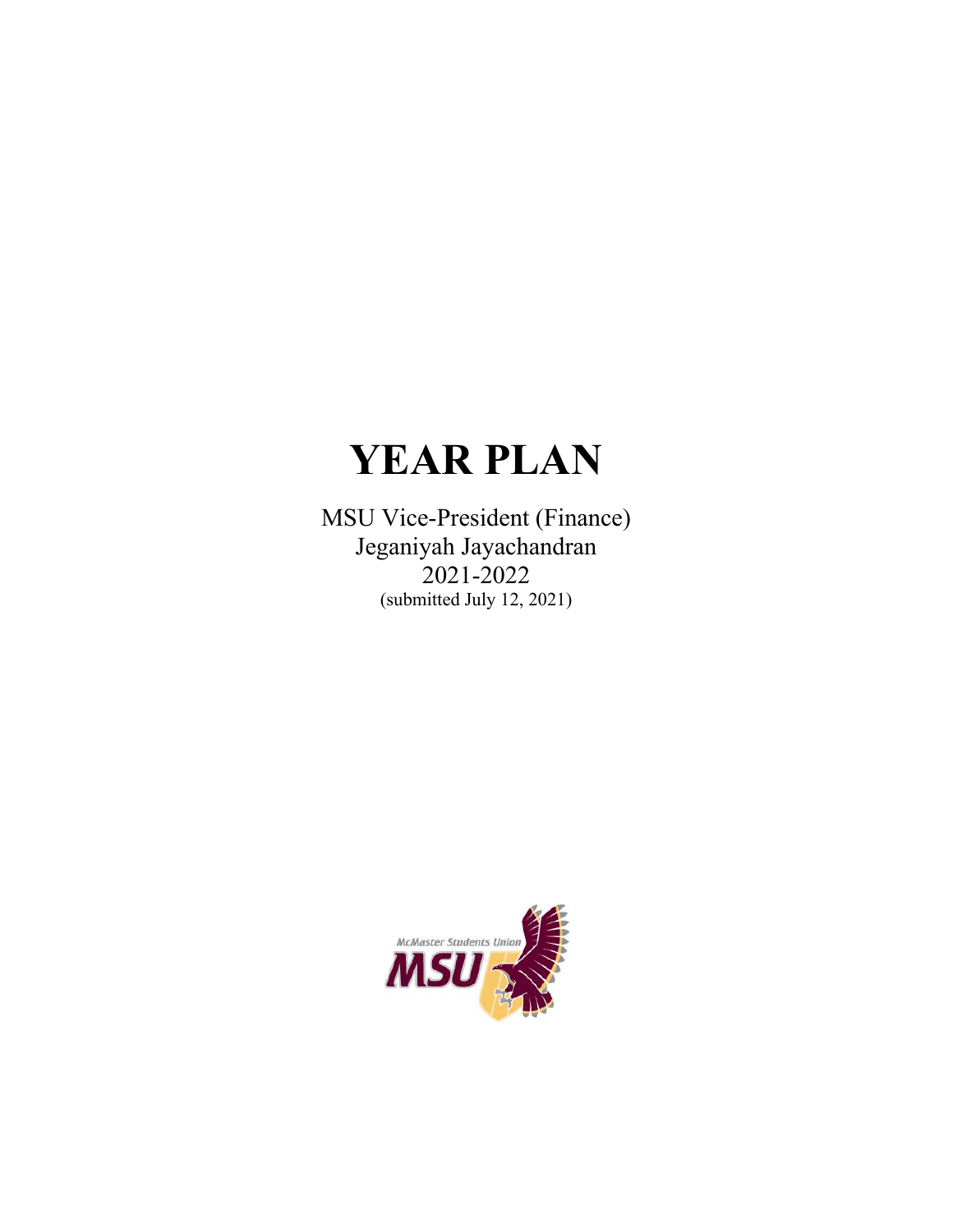# **OFFICE OF THE VICE-PRESIDENT (FINANCE) INTRODUCTION**

Dear Members of the Student Representative Assembly,

The past two months have been an amazing learning experience and I am very excited to continue to learn more about the MSU and make a meaningful impact on student community. Despite building my platform on short notice, I have learned much about the MSU since & I am very grateful for this opportunity you have provided me with.

Alongside other board members, we are only able to accomplish set goals with your support & input. I would like to thank all members who continue to engage with the MSU not only through attending meetings, but for advocating for the student body, raising student concerns, pitching ideas for areas of improvement, and share our vision for the betterment of the MSU. Apart from balancing various other commitments

The following document provides an outline of my goals and vision for the MSU this year as the VP Finance. I believe that growth & development can only be accomplished with collaboration. With that in mind, I would like to mention that the list below & the people with whom I wish to collaborate to fulfill these objectives will continue to change throughout my term. When completing my finance reports, I hope to continue to build on the document with any changes to goals & progress on objectives. This year plan is structured in a way that I can fulfill my day-today responsibilities associated with the role, while also accomplishing goals pertaining to my vision & sharing objectives with the Board of Directors to tackle other existing concerns within the MSU.

Recognizing that there continues to be uncertainty surrounding the return to campus during the upcoming academic year & the constantly changing provincial guidelines, I want to ensure that we navigate these unprecedented times together. As per usual, if you have any questions, concerns or feedback for me, please do not hesitate to reach out to me!

Sincerely,

Jeganiyah (JJ) Jayachandran Vice-President (Finance) & CFO vpfinance@msu.mcmaster.ca McMaster Students Union (MSU)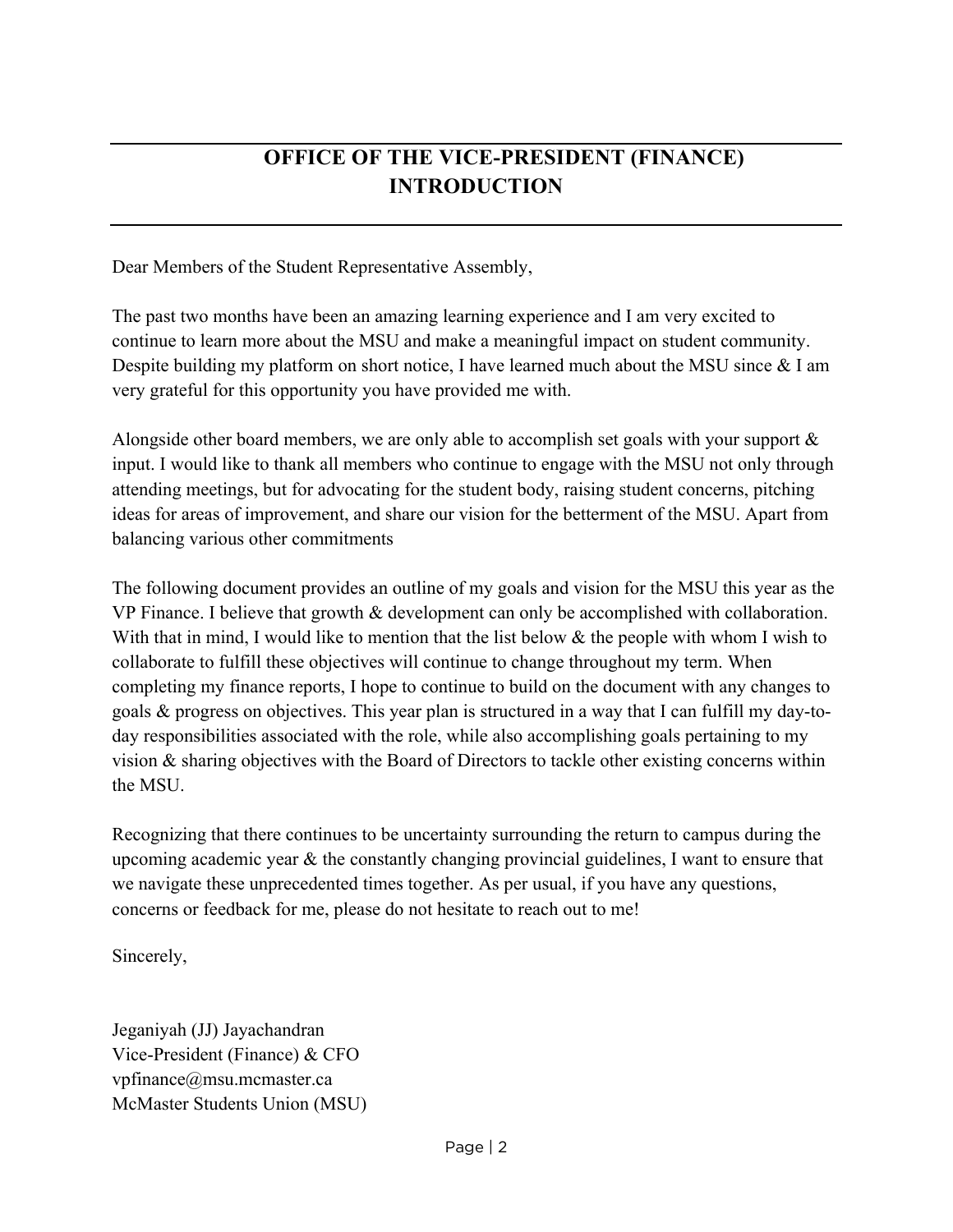#### **Business Units & Financial Stability**

As many are aware, a fundamental part of the MSU includes TwelvEighty, the Underground & Union Market, which promotes student employment & contributes towards student-life on campus. Over the past four years, our business units have accumulated a combined deficit of **\$1,760,270**. The fluctuations in the losses accumulated by these business units per operating year & recent unprecedented changes and closures due to COVID, increases the demand for both short-term and long-term changes in order to achieve financial stability. It is essential for MSU's revenue-generating business units to generate a profit in order to support the many services (ex. Peer-support services) offered by the MSU.

| Objective #1:             | <b>Explore Requests for Proposals (RPFs) for Food &amp; Beverage</b>                                                                                                                                                                                                                                                             |
|---------------------------|----------------------------------------------------------------------------------------------------------------------------------------------------------------------------------------------------------------------------------------------------------------------------------------------------------------------------------|
|                           | <b>Operations</b>                                                                                                                                                                                                                                                                                                                |
| Description               | As of July 5, the team has received several proposals for food and beverage<br>operations in spaces available in MUSC & HUB (currently under<br>construction with tentative opening date set for Fall 2022).                                                                                                                     |
| <b>Benefits</b>           | Exploring other companies to support the MSU's food and beverage<br>operations can offset some of the financial loss incurred over the past years.                                                                                                                                                                               |
| <b>Difficulties</b>       | Determining which proposal meets the needs and wants of the MSU &<br>student community                                                                                                                                                                                                                                           |
| Long-term<br>implications | Contribute towards financial stability of the business operations<br>Competition among vendors<br>Increase the volume of students that spend time in the HUB by<br>promoting new vendors                                                                                                                                         |
| How?                      | Request for Proposal was posted on the website for over a month with a<br>deadline of July 5 for proposal submissions. John conducted tours of the<br>campus & building space to potential vendors who were interested in the<br>RFPs. RFPs will be analyzed with a working group to determine which one<br>interests the group. |
| Partners                  | General Manager<br><b>TwelvEighty Restaurant Manager</b>                                                                                                                                                                                                                                                                         |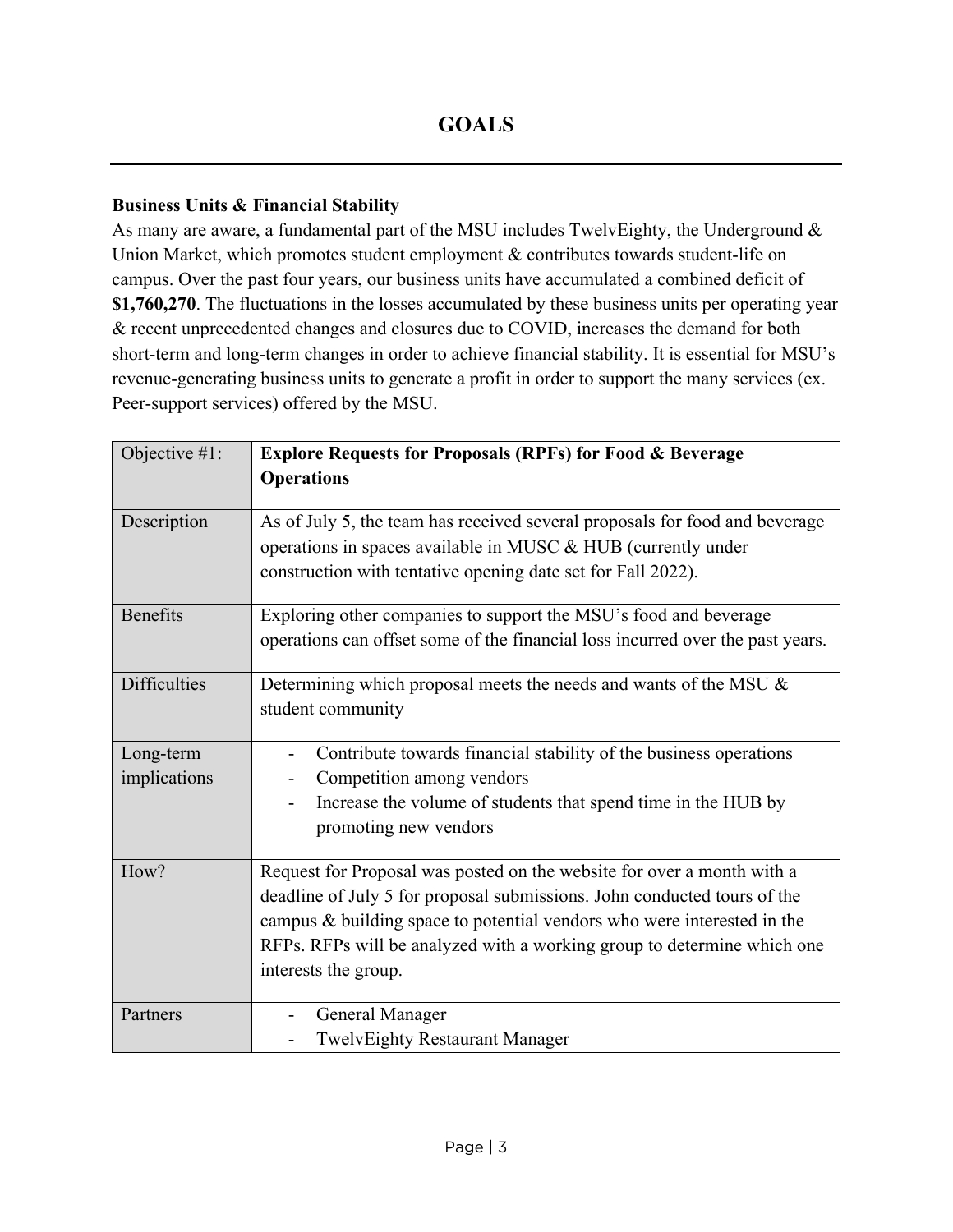| - Laurie & Debbie (familiar with plans $\&$ current construction of the |
|-------------------------------------------------------------------------|
| student activity building $-$ the HUB)                                  |

| Objective #2:             | Promote take-out & online ordering for TwelvEighty                                                                                                                                           |
|---------------------------|----------------------------------------------------------------------------------------------------------------------------------------------------------------------------------------------|
| Description               | Build on the online ordering system that was implemented during the start<br>of COVID                                                                                                        |
| <b>Benefits</b>           | Students can order ahead of time $\&$ skip the lines they may see at other food<br>venues (ex. La Piazza)                                                                                    |
| <b>Difficulties</b>       | Promoting the service due to the location of TwelvEighty – many students<br>walk by and not know what is available to them<br>Many students only think of La Piazza when buying food in MUSC |
| Long-term<br>implications | Hopefully increase the number of students that buy food from<br>TwelvEighty                                                                                                                  |
| How?                      | Use of social media - infographics<br>$\overline{\phantom{a}}$<br>Initiate a raffle or giveaway associated with ordering food online from the<br>restaurant                                  |
| Partners                  | Information Technology (IT) team<br>$\overline{\phantom{a}}$<br>Comms team for promotion<br><b>TwelvEighty Restaurant Manager</b>                                                            |

| Objective $#3$ :    | <b>Online Rewards System for The Grind</b>                                                                                                                                                                            |
|---------------------|-----------------------------------------------------------------------------------------------------------------------------------------------------------------------------------------------------------------------|
| Description         | Build on the online ordering system that was implemented during the start<br>of COVID                                                                                                                                 |
| <b>Benefits</b>     | Traditionally, the Grind had small business card sized "coffee cards" in<br>which students were able to accumulate points towards a free coffee or<br>pastry as a reward. For ex. 10 punches on the card $= 1$ reward |
| <b>Difficulties</b> | Costs implicated with implementing a rewards system to the POS<br>Promoting the new service                                                                                                                           |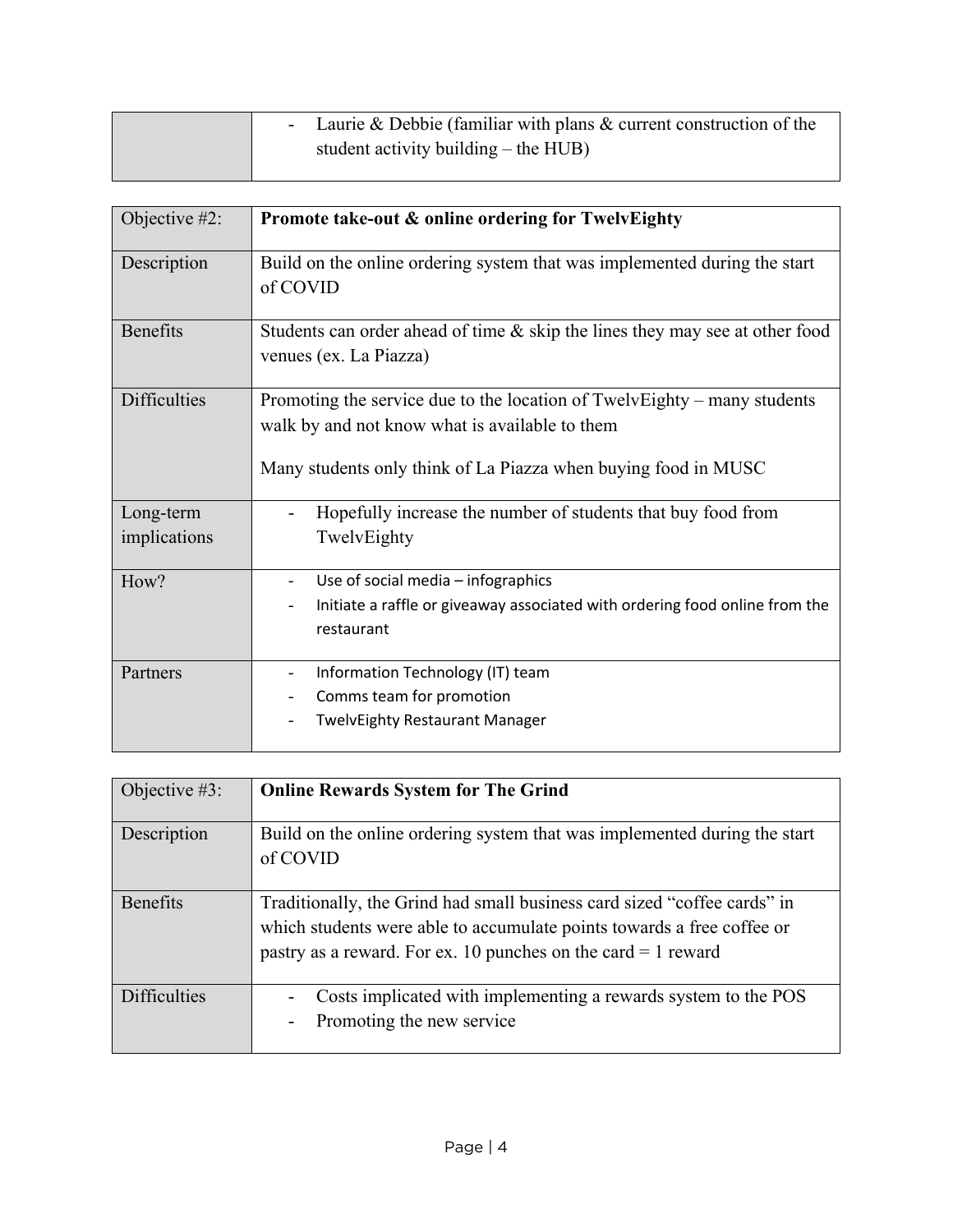| Long-term<br>implications | Encourages students to continue to make purchases from the Grind<br>$\qquad \qquad \blacksquare$                                                                                               |
|---------------------------|------------------------------------------------------------------------------------------------------------------------------------------------------------------------------------------------|
| How?                      | Reach out to current Point of Sale (POS) system - Touch Bistro<br>$\qquad \qquad \blacksquare$<br>Explore possibilities of rewards system $-$ use of phone number with<br>۰<br>every purchase? |
| Partners                  | <b>TwelvEighty Restaurant Manager</b><br><b>GM</b>                                                                                                                                             |

| Objective #4:             | Create Affordable Promotional Packages to Clubs & other McMaster                                                                                                                                   |
|---------------------------|----------------------------------------------------------------------------------------------------------------------------------------------------------------------------------------------------|
|                           | groups for Event Hosting & Catering                                                                                                                                                                |
| Description               | Structure more competitive event hosting and catering packages<br>Target advertising to the Archway program - encourage group leaders to<br>host events in TwelvEighty                             |
| <b>Benefits</b>           | Able to promote TwelvEighty & the Grind to first-year students who are<br>unfamiliar with the campus & what the MSU offers                                                                         |
| <b>Difficulties</b>       | Promoting the packages internally                                                                                                                                                                  |
| Long-term<br>implications | Encourages students to continue to make purchases from the<br>restaurant & use the space to hang-out with friends                                                                                  |
| How?                      | Collaborate with Archway Supervisors to promote available<br>-<br>packages – can be used by archway cohorts for their monthly socials<br>when provincial guidelines permit gatherings of that size |
| Partners                  | <b>TwelvEighty Restaurant Manager</b><br>$\overline{a}$<br>TwelvEighty Chef<br>Sean (oversees Archway)<br>Archway group leaders & mentors<br>Comms team – to reach out to other McMaster           |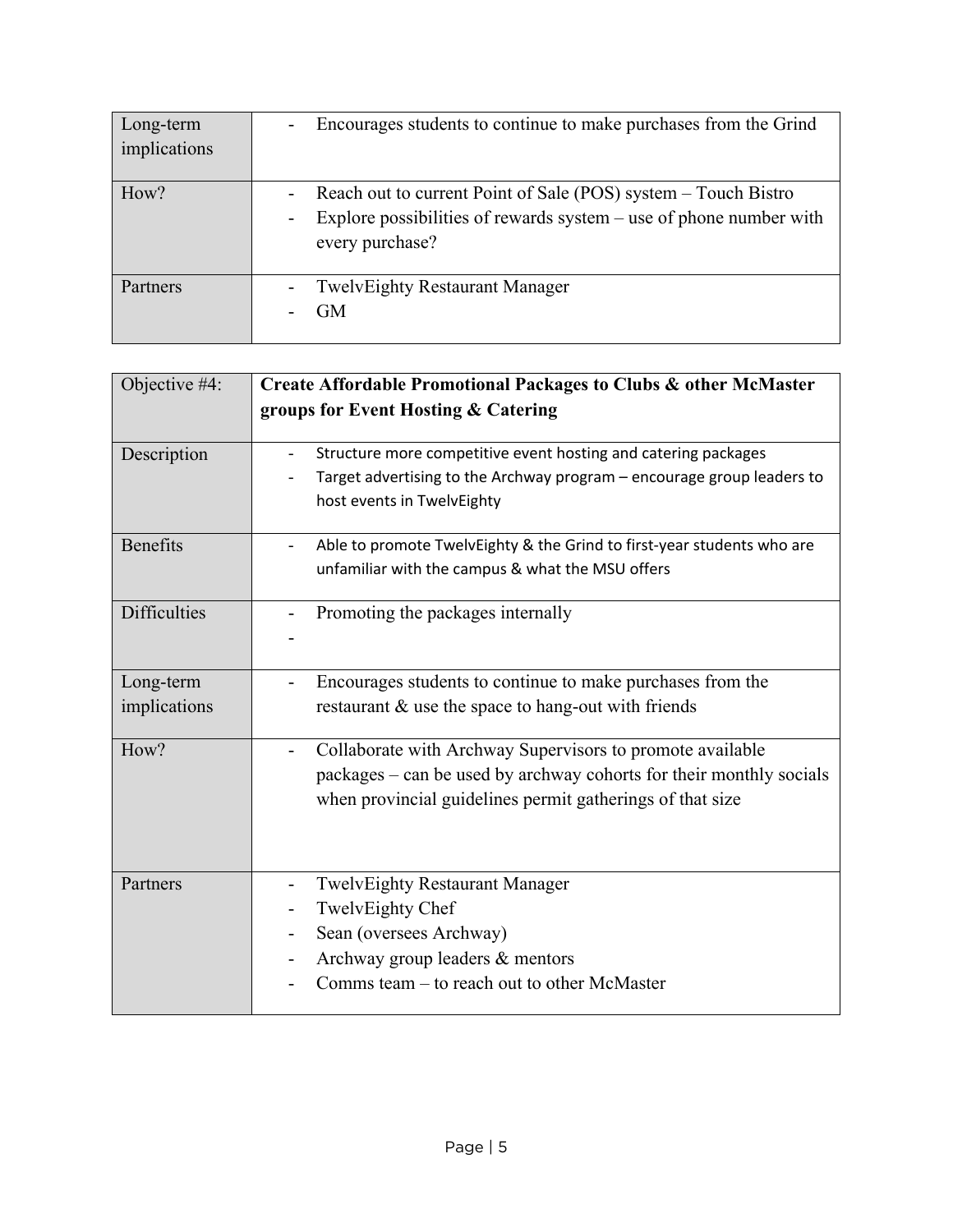#### **Financial Transparency & Literacy:**

There is somewhat of a past history of student dissatisfaction with the MSU and lack of transparency. Over the past two years, my predecessors Alex and Jess have implemented financial transparency campaign weeks, in which students can learn how their money is allocated among different MSU services. I hope to continue to promote financial transparency in hopes of building a strong and very direct relationship with students, in which they can easily access information regarding breakdown of fees, funding and services. In terms of financial literacy, I hope to restructure some of the past financial training provided to part time managers, clubs, and WW planners.

| Objective #1:             | <b>Financial Transparency Campaign Weeks</b>                                                                                                                                                                                                                                                                                                                                                                                                                                                                                                                                                                                                                                                                           |
|---------------------------|------------------------------------------------------------------------------------------------------------------------------------------------------------------------------------------------------------------------------------------------------------------------------------------------------------------------------------------------------------------------------------------------------------------------------------------------------------------------------------------------------------------------------------------------------------------------------------------------------------------------------------------------------------------------------------------------------------------------|
| Description               | Continue to implement the financial transparency campaigns that were<br>carried out in past years in both an in-person $&$ virtual format.<br>Two weeks – one in fall (September) & one in winter (January)                                                                                                                                                                                                                                                                                                                                                                                                                                                                                                            |
| <b>Benefits</b>           | Able to promote the MSU & the services it provides, while being<br>financially transparent with students                                                                                                                                                                                                                                                                                                                                                                                                                                                                                                                                                                                                               |
| <b>Difficulties</b>       | Engaging students – can be measured online with posts and story views, etc.<br>to make immediate improvements                                                                                                                                                                                                                                                                                                                                                                                                                                                                                                                                                                                                          |
| Long-term<br>implications | Build strong relationship with students – able to increase<br>engagement with the MSU                                                                                                                                                                                                                                                                                                                                                                                                                                                                                                                                                                                                                                  |
| How?                      | Collaborate with the finance committee & AVP Finance<br>Design graphics with support of Comms Team<br>Host a booth in MUSC & have a banner with a mind map or pie<br>graph describing the breakdown of MSU fees<br>Give out small flyers/posters with a QR code linked to a detailed<br>break down page (redirect to the MSU – Your Money Page)<br>Incentivize students to visit the booth, by providing free<br>Create a video to post on the MSU McMaster - Your Money Page<br>Instagram story take-over by myself, AVP Finance, finance<br>committee member, etc.<br>Use Instagram story to do a Q&A<br>Create infographics for facebook & Instagram - encourage MSU<br>board members and SRA members to share them |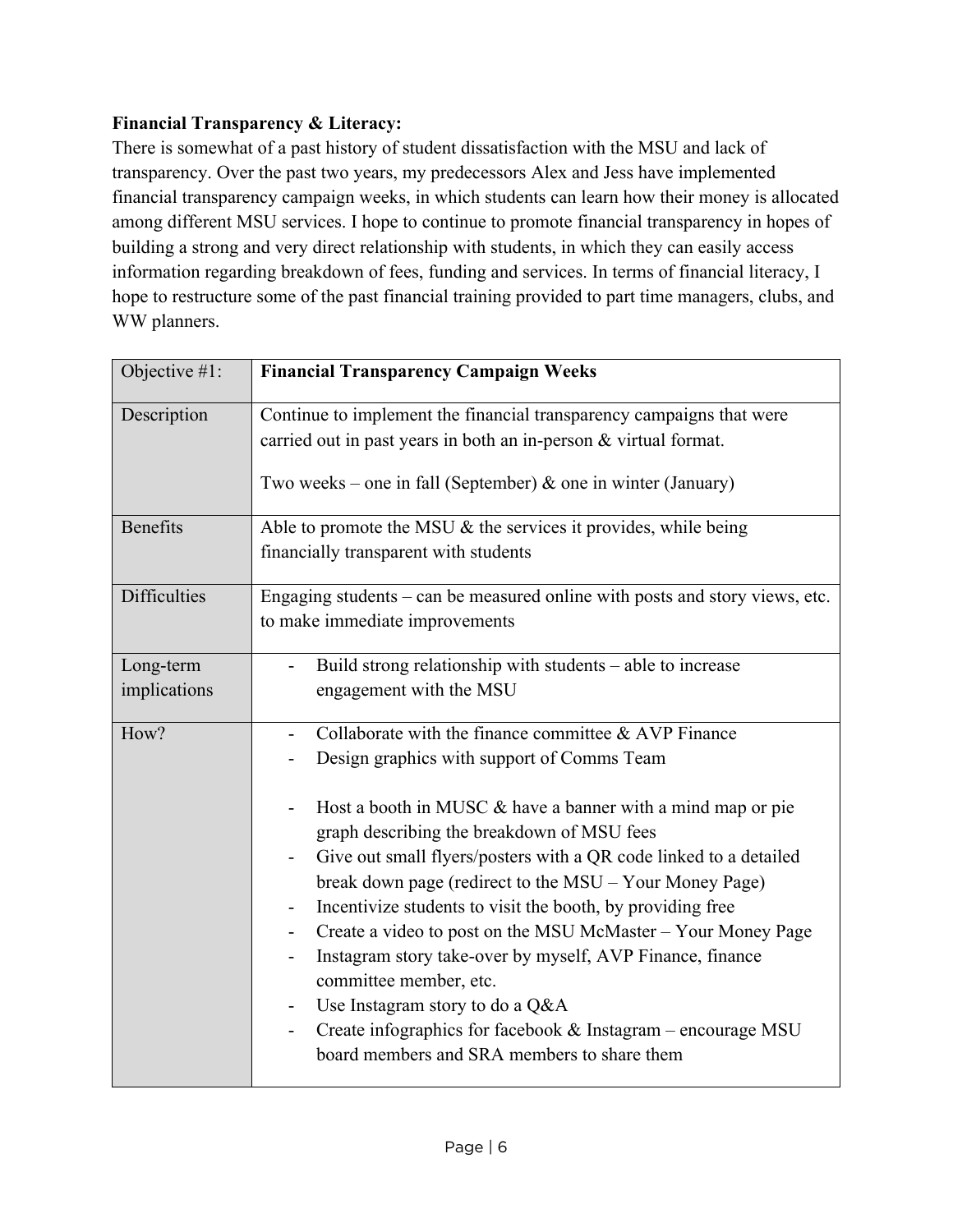| Partners | - AVP Finance                                 |
|----------|-----------------------------------------------|
|          | - Finance Committee Members                   |
|          | - Communication & Marketing Team              |
|          | - Underground (for printing of posters, etc.) |
|          |                                               |

| Objective #2:             | Financial Transparency during WW (Guidebook) - completed                                                                                                                                                                                                                                                                                                                                                                                                                                                                                                           |
|---------------------------|--------------------------------------------------------------------------------------------------------------------------------------------------------------------------------------------------------------------------------------------------------------------------------------------------------------------------------------------------------------------------------------------------------------------------------------------------------------------------------------------------------------------------------------------------------------------|
| Description               | With changes to WW dates and the planning for blended programming, I<br>wanted to ensure that the MSU gets to promote its finances $\&$ services<br>offered. Due to the uncertainty surrounding last year's fee $\&$ changes due to<br>lack of activity on campus, fee breakdowns were not promoted until the<br>beginning of fall. I compiled a list of fees for the upcoming year & worked<br>alongside the comms team to create the financial breakdown pages of the<br>MSU first-year guidebook, that will be included in their mail-out package in<br>August. |
| <b>Benefits</b>           | Able to reach all first-year students (over $6000$ students) & share<br>information regarding finances prior to when they are even on campus.<br>Helps promote the MSU as well as first-years are new to the university $\&$<br>campus-life.                                                                                                                                                                                                                                                                                                                       |
| <b>Difficulties</b>       | There was not any difficulty in completing this objective.                                                                                                                                                                                                                                                                                                                                                                                                                                                                                                         |
| Long-term<br>implications | Promotes financial transparency<br>Brought back this information in the guidebook (was included in the<br>past year due to COVID)                                                                                                                                                                                                                                                                                                                                                                                                                                  |
| How?                      | Use approved Fee List (from March) for the 2021-2022 academic<br>year<br>Send information to the communications team to make graphics<br>Once approved, the guidebook is sent for print by the Underground<br>$&$ sent out                                                                                                                                                                                                                                                                                                                                         |
| Partners                  | <b>AVP</b> Finance<br><b>Finance Committee Members</b><br>Communication & Marketing Team<br>Underground (for printing of posters, etc.)                                                                                                                                                                                                                                                                                                                                                                                                                            |

| Objective $#3$ : | <b>Promote Student Life Enhancement Fund (SLEF)</b> |
|------------------|-----------------------------------------------------|
|                  |                                                     |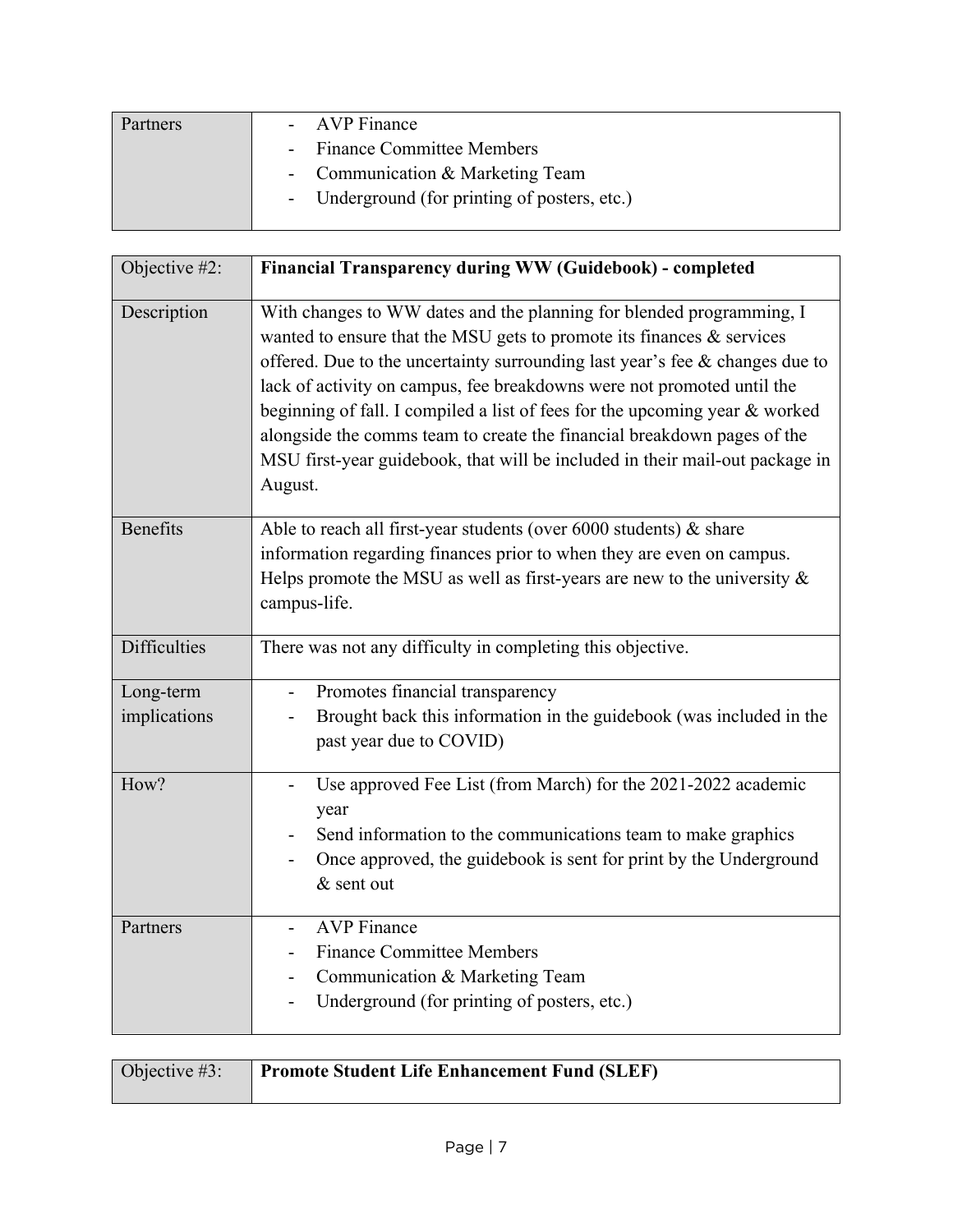| Description         | The Student Life Enhancement Fund (SLEF) is a large fund provided by the<br>university that many students are unaware of. I want to promote the use of<br>this fund by students for projects, SRA members to accomplish year plan<br>goals, and MSU service directors to use for service initiatives.<br>Applications open during mid-September & close in October<br>Applications are reviewed by a working group & ideas are voted on<br>in January |
|---------------------|-------------------------------------------------------------------------------------------------------------------------------------------------------------------------------------------------------------------------------------------------------------------------------------------------------------------------------------------------------------------------------------------------------------------------------------------------------|
| <b>Benefits</b>     | Promotes the fund that is available to all students for different types of<br>initiatives<br>Encourages students to come up with creative ideas $\&$ support them                                                                                                                                                                                                                                                                                     |
| <b>Difficulties</b> | Reaching out to students                                                                                                                                                                                                                                                                                                                                                                                                                              |
| Long-term           | Promotes financial transparency                                                                                                                                                                                                                                                                                                                                                                                                                       |
| implications        | Brought back this information in the guidebook (was included in the<br>past year due to COVID)                                                                                                                                                                                                                                                                                                                                                        |
| How?                | Promote SLEF during financial transparency campaign weeks<br>Work with the Comms team to make infographics promoting the<br>fund<br>Share guidelines for proposals to SRA members & encourage them<br>to share to their peers & classmates as well                                                                                                                                                                                                    |
| Partners            | <b>AVP</b> Finance<br>$\overline{a}$<br><b>Finance Committee Members</b><br>Communication & Marketing Team<br>Underground (for printing of posters, etc.)                                                                                                                                                                                                                                                                                             |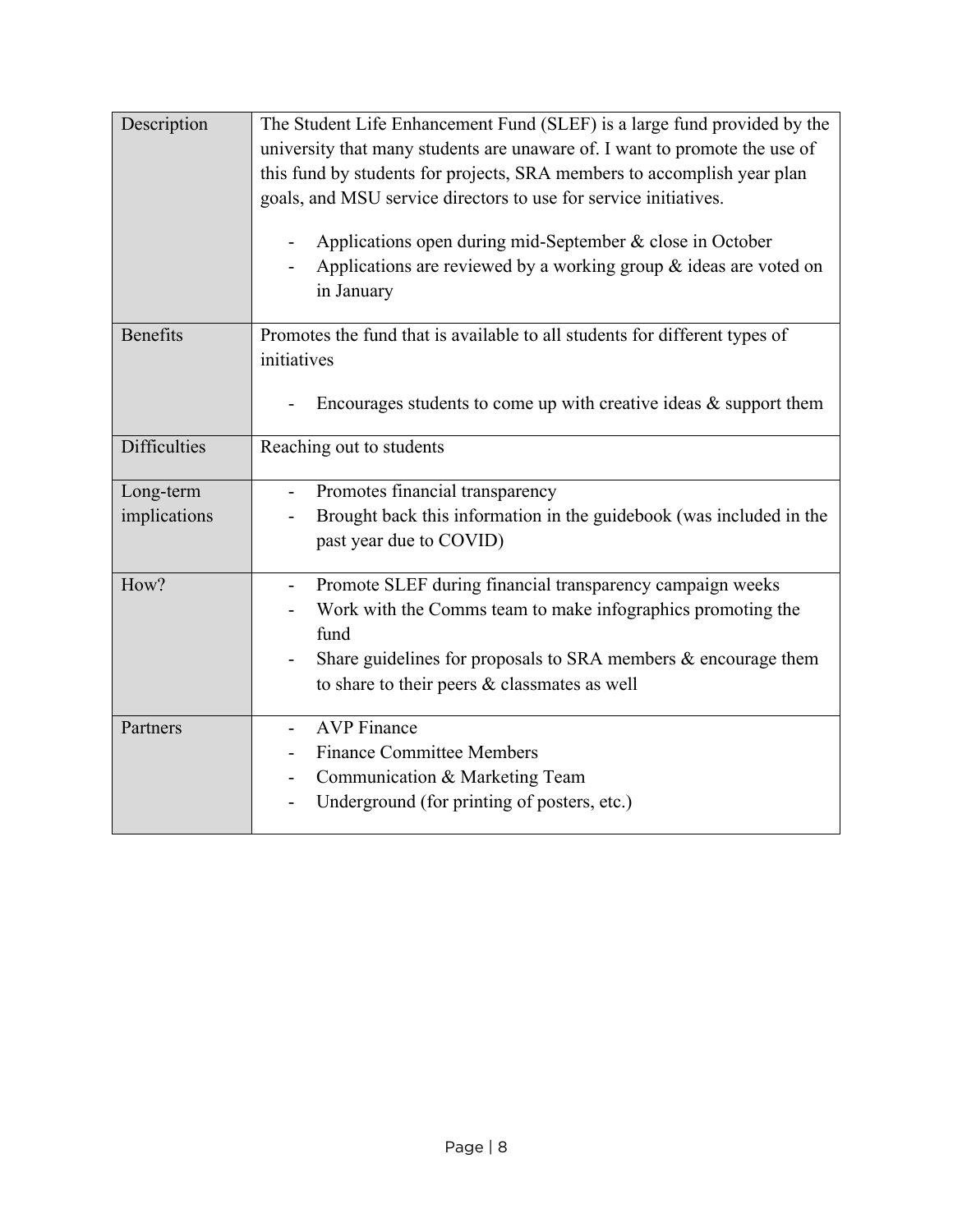### **Training & Transition:**

These are some of the iniatives I have built on over the past few months as ideas for future training & transition, based on the feedback I have received from service directors and etc. The outgoing VP Admin worked on improving the internal structure of the MSU and made efficient training material that can be used long term. I hope to continue this trend by working with the current VP Admin to centralize some of the training & out-source for further resources.

| Objective #1:             | <b>Implement Financial Training to PTMs During Their Transition</b>                                                                                                                                                                                                                                                                                                                                                                                                                                                                                                                                                                                                                                                                                                                                                                                                                                                                                                                                                                                                                                                                                                           |
|---------------------------|-------------------------------------------------------------------------------------------------------------------------------------------------------------------------------------------------------------------------------------------------------------------------------------------------------------------------------------------------------------------------------------------------------------------------------------------------------------------------------------------------------------------------------------------------------------------------------------------------------------------------------------------------------------------------------------------------------------------------------------------------------------------------------------------------------------------------------------------------------------------------------------------------------------------------------------------------------------------------------------------------------------------------------------------------------------------------------------------------------------------------------------------------------------------------------|
| Description               | This year, I created asynchronous finance $&$ budgeting training modules to<br>all service directors in the last week of May. This training was separate<br>from the general training conducted by the VP Admin. I would like to set up<br>the necessary information by the end of April to provide to my successor, so<br>they can provide this training alongside their general training in the first<br>week of their role. I will provide each MSU service's previous budget plan<br>alongside the new trackers to ensure that they have further guidance.<br>I am interested in having someone from the accounting office break<br>down some of the purchasing processes $\&$ their role in the handling<br>MSU money, to ensure that PTMs are familiar with the finance<br>processes from the start of their role. outsourcing some financial<br>training resources by hiring a guest speaker from a financial<br>institution (ex. a finance advisor at a bank) or someone from the<br>finance office as well to break down some of the processes of<br>budgeting as well, to ensure that PTMs are familiar with the finance<br>processes from the start of their role. |
| <b>Benefits</b>           | PTMs have more time to create their budget<br>Able to transition PTMs more efficiently in their role<br>Able to train my successor more efficiently – teach them about the<br>accounting processes in depth<br>Able to officially introduce the PTMs to the accounting team                                                                                                                                                                                                                                                                                                                                                                                                                                                                                                                                                                                                                                                                                                                                                                                                                                                                                                   |
| <b>Difficulties</b>       | Unsure of when new VP Finance $&$ Admin may be elected – might<br>be delayed<br>Unexpected changes that might result in certain PTMs not being<br>hired by the set date                                                                                                                                                                                                                                                                                                                                                                                                                                                                                                                                                                                                                                                                                                                                                                                                                                                                                                                                                                                                       |
| Long-term<br>implications | Transitional periods are more structured $\&$ set, resulting in less<br>confusion or misunderstanding surrounding PTM roles                                                                                                                                                                                                                                                                                                                                                                                                                                                                                                                                                                                                                                                                                                                                                                                                                                                                                                                                                                                                                                                   |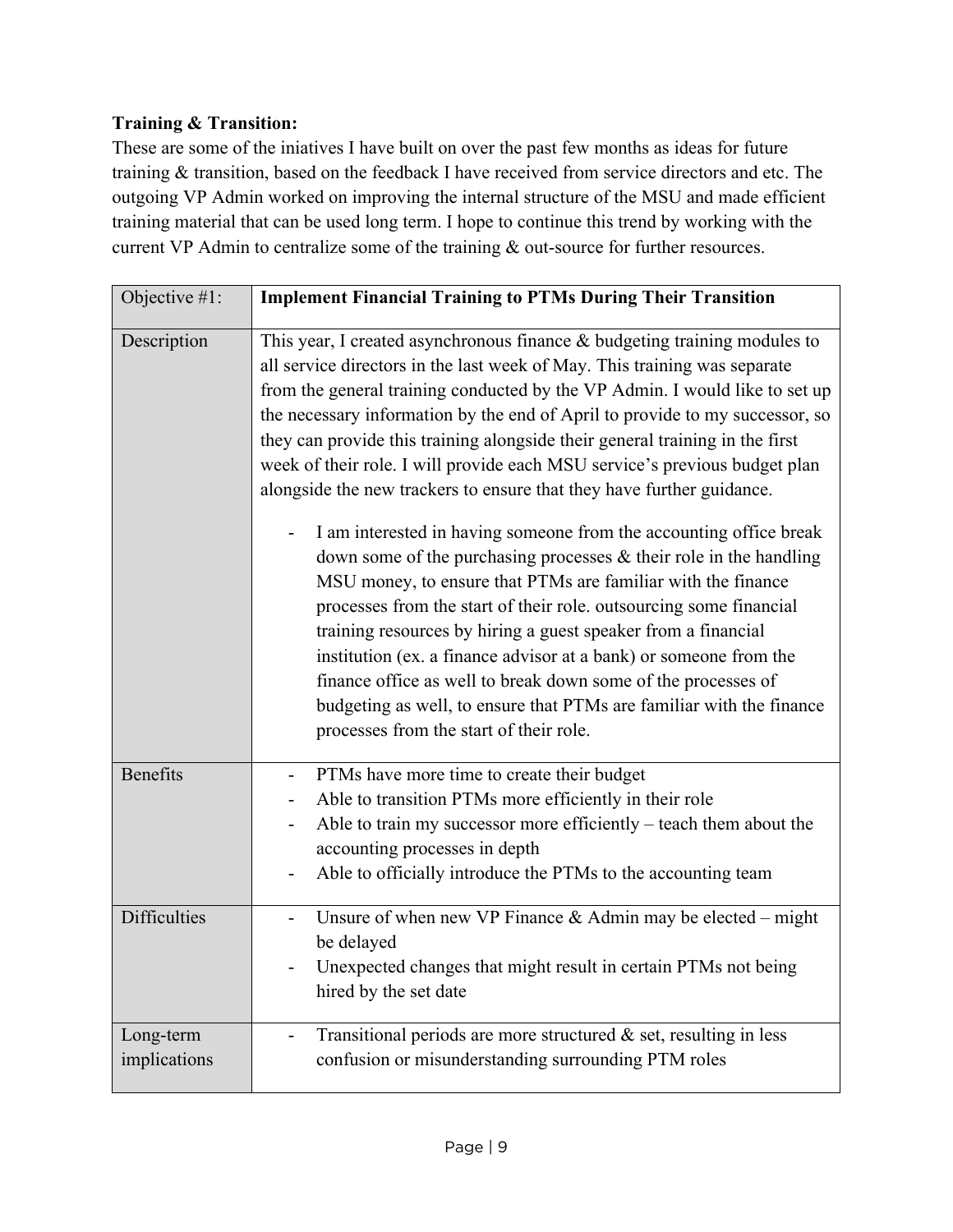| How?     | Work with the current VP Admin to create training information for<br>the following year $\&$ train the incoming VP Admin $\&$ VP Finance<br>about this information as well         |
|----------|------------------------------------------------------------------------------------------------------------------------------------------------------------------------------------|
| Partners | VP Admin<br>Accounting team:<br>Accounting intern<br>Accounts payable<br>Accounts receivable<br>Director of finance<br>Incoming VP Admin & Finance (during their transition weeks) |

| Objective #2:             | Partner with External Financial Institutions to Provide Finance &                                                                                                                                                                                                                                                                                  |
|---------------------------|----------------------------------------------------------------------------------------------------------------------------------------------------------------------------------------------------------------------------------------------------------------------------------------------------------------------------------------------------|
|                           | <b>Budget Training</b>                                                                                                                                                                                                                                                                                                                             |
| Description               | Many banks provide educational services in which they have<br>speakers that attend events $\&$ provide budget and finance training<br>(ex. Royal Bank of Canada)<br>I would like to explore these costs and potentially hire someone to<br>speak to the PTMs about managing finances and budgeting<br>responsibly, for the upcoming academic year. |
| <b>Benefits</b>           | Provides engaging presentations from an individual who is well-<br>equipped in terms of a financial background.<br>More financial training is always good:)                                                                                                                                                                                        |
| <b>Difficulties</b>       | Costs associated with hiring an external speaker                                                                                                                                                                                                                                                                                                   |
| Long-term<br>implications | In the past, PTMs have indicated that they would like to see more<br>budget training as it is a difficult part of their transition (on top of<br>the one I provide alongside the budget trackers)                                                                                                                                                  |
| How?                      | Pilot external finance training<br>$\overline{a}$<br>Evaluate in the following year if PTMs are more satisfied with the<br>training they receive (feedback survey/form after the presentation)                                                                                                                                                     |
| Partners                  | VP Admin                                                                                                                                                                                                                                                                                                                                           |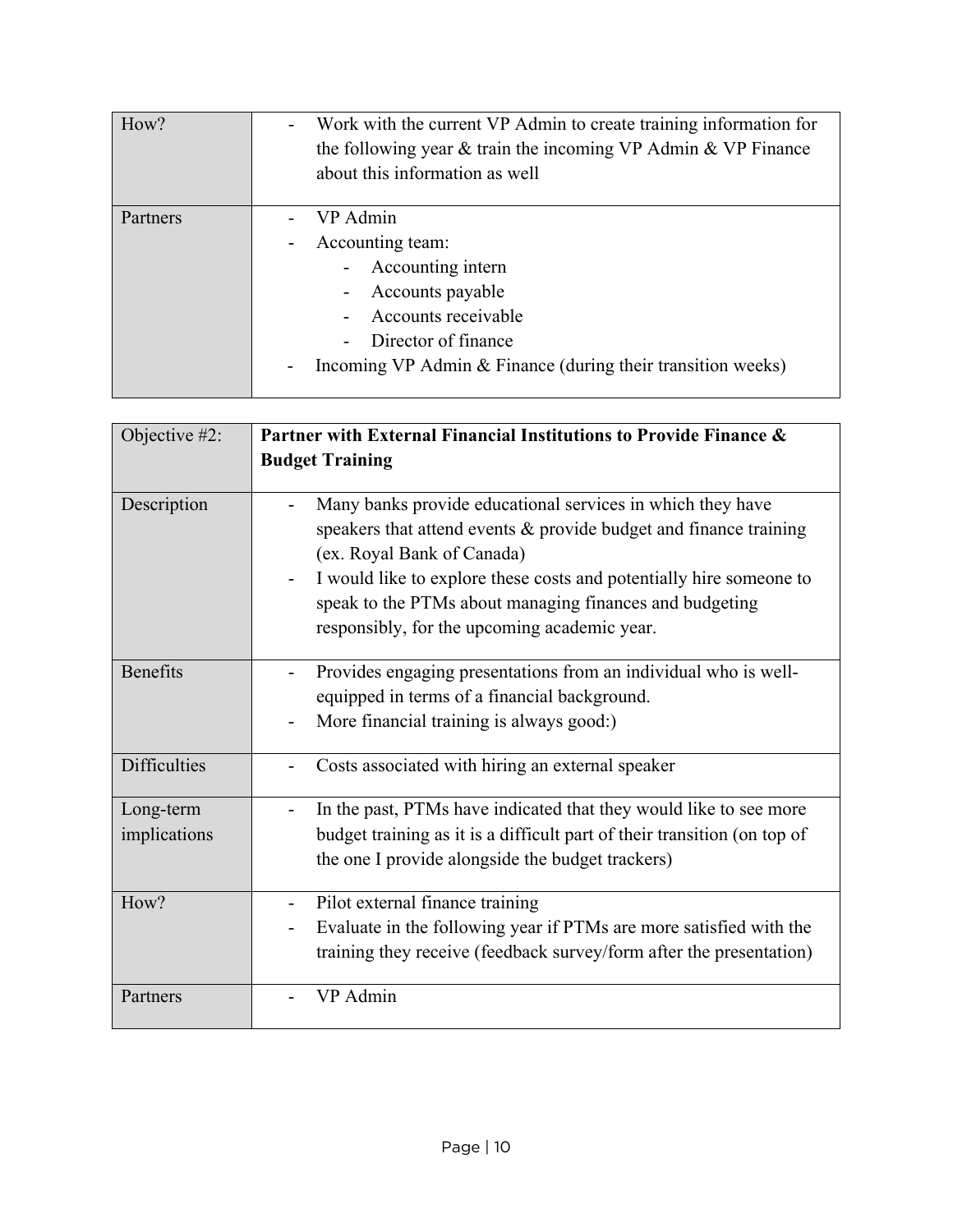## **Structural & General Initiatives:**

These are smaller & more-feasible goals that I can implement in my day-to day responsibilities. As VP Finance, the largest part of my role is providing structural support, in terms of handling finances across the organization. Apart from that, my portfolio does overlap with some of the other individuals in the MSU. These are some of the objectives I have for the year that don't necessarily fall into a specific category:

| Objective #1: | Welcome Week Packages - inclusion of a modified Silhouette                                                     |
|---------------|----------------------------------------------------------------------------------------------------------------|
|               | publication during residence distribution                                                                      |
| Objective #2: | Support collection of funds for donation to WW Charity                                                         |
| Objective #3: | Welcome Week Training – finance and budget training to planners and<br>reps (completed)                        |
| Objective #4: | Hiring Panel for Assistance Clubs Administrator (completed)                                                    |
| Objective #5: | Review PTM Budget submissions with AVP Finance & facilitate check-                                             |
|               | ins throughout the year to ensure appropriate use of student money                                             |
| Objective #6: | HSR Bus Pass Discussions – determine # of presto cards required for                                            |
|               | distribution & re-negotiate pricing and terms of contract as needed (if<br>there is closure)                   |
| Objective #7: | Promote HSR Bus Pass Use & registration of voucher via video<br>instructions on social media platforms         |
| Objective #8: | Collaborate with Accounting Department to further discussions of E-<br>transfers as a form of accepted payment |
| Objective #8: | Oversee development of the HUB (choice of furniture & designating                                              |
|               | uses of spaces)                                                                                                |
| Objective #9: | Collaborate for the social media messaging surrounding HUB & DBAC                                              |
|               | expansion updates                                                                                              |